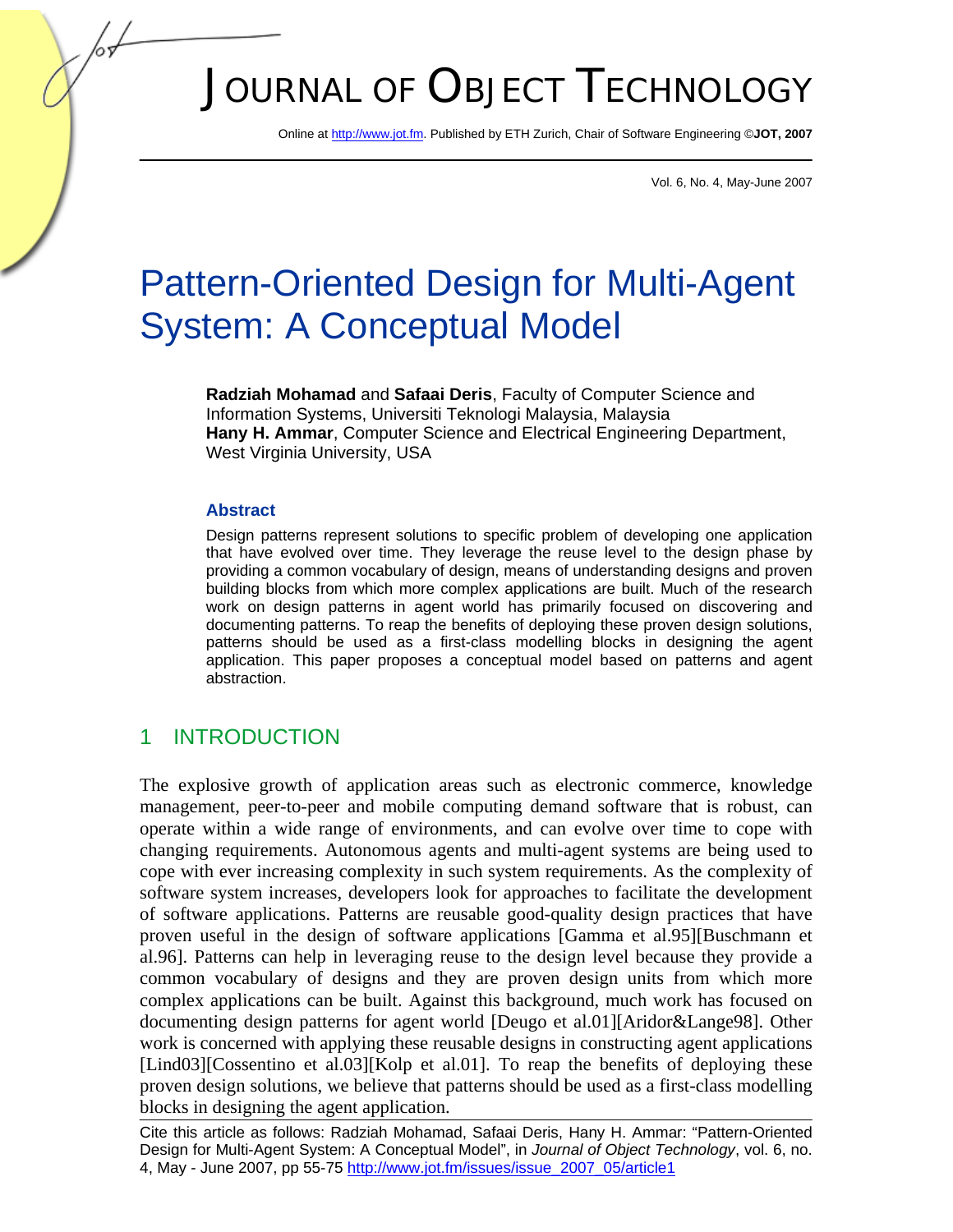Pattern-Oriented Analysis and Design methodology (POAD) proposed by [Yacoub&Ammar04] offers a systematic process to design object-oriented system using patterns as block of designs. However, the kind of decomposition that POAD offers is at odds with the kind of decomposition that agent oriented design encourages since agents are more coarse-grained than objects. Furthermore, it is hard to capture many aspects in agent system, for example, the agent coordination. Inspired by a systematic process offered by POAD, this paper proposes a conceptual model of pattern-oriented design for multi-agent based system. Conceptual model could provide a solid foundation for the design and implementation phases.

This paper is organised as follows. Section 2 will discuss the motivation of defining the conceptual model. Section 3 will discuss our proposed pattern-oriented design metamodel. Section 4 will show the mapping of the proposed concept to the existing agent design concept. In section 5, we present a translation of the concept to the Object-Z constructs. Section 6 describes how existing design patterns can be described according to the proposed metamodel. Section 7 discusses related work and Section 8 concludes.

# 2 MOTIVATION

The multi-agent paradigm has shown an increasing potential for modelling and building a wide range of complex applications from various domains. Multi-agent systems used for air traffic control, weather monitoring and air combat simulations are some typical examples. Designing and developing multi-agent system is not easy [Sycara98]. One must manage at least three different levels of abstraction at the same time:

- The level of the individual agents.
- The level of the interactions between the agents
- The level of their organization

With increases in the complexity of software systems, reusing design ideas and models in terms of design patterns is a promising alternative than designing from scratch. Looking at the literature on design patterns for the agent world, we realize that most of the effort is expended in discovering and documenting design patterns. The documentation of design patterns, as it stands, describes details about a pattern, its usage, structure, behaviour of participants, forces and consequences, and guidelines for implementations. Little work is concerned with systematically applying these reusable designs in developing new multiagent applications. A systematic approach to design with patterns goes beyond just applying a certain pattern. The approach include a development process which defines a pattern composition approach, analysis and design steps, design models and tools to automate the development steps [Yacoub&Ammar04].

This paper discuss the relationship between concepts used in Pattern –Oriented Design for agent world modeling (POD) and the agent metamodels. The POD semantics is defined along two dimensions: abstract syntax and well-formedness rules. According to Kim and Carrington [Kim&Carrington04], a pattern properties must be expressed generically so that the pattern can be realized in various ways depending on the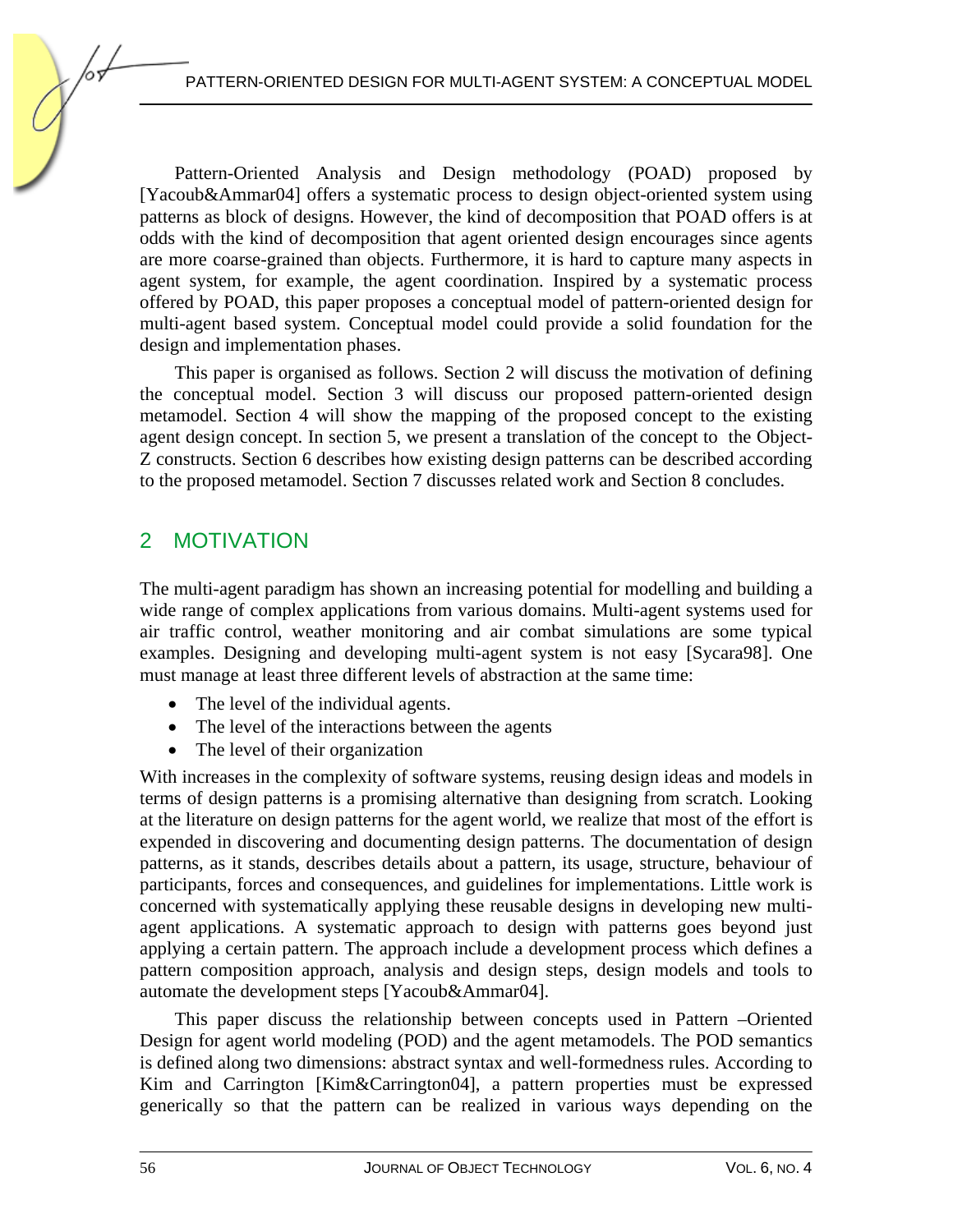application. The abstract syntax dimension is used to achieve this goal. In this dimension, a pattern-oriented design metamodel is adopted. The abstract syntax of the metamodel is represented using a set of UML class diagrams defining the metamodel construct and their relationships. The well-formedness rules dimension specifies constraints on each of the elements described in the metamodel class diagrams. Object-Z is used to specify the rules. Using these concepts, we define each design pattern for agent world generically in terms of a pattern model.

The overall process is as illustrated in the framework in the Figure 1. The framework is based on Kim and Carrington's metamodeling framework [Kim&Carrington04]. In this framework, the pattern metamodel and pattern models are developed as a single Object-Z specification. The syntactic structures of POD design pattern constructs and the rules for developing a well-formed pattern diagrams are precisely described using the Object-Z notation, extending the approach of [Kim&Carrington04]. Based on this formal description, POD constructs are translated to Object-Z constructs.



Figure 1 POD metamodel framework

# 3 PATTERN-ORIENTED DESIGN (POD) METAMODEL

In POD, design pattern is used as a first-class modeling concepts to design agent application. Figure 2 illustrates the proposed POD metamodel.

A metaclass *Pattern* from which different types of patterns are derived is defined. A pattern has a name describing its name and type. *PatternKind* is a data type that defines the design pattern names. Its values denote the type of an instantiated patterns. Examples of the *PatternKind* values are BDI architecture [Sauvage04], Mediator [Deugo et al.01] and Observer [Gamma et al.95]. By inheriting the *Pattern* class, a class of pattern is defined. An agent pattern can be classified into agent structure aspect, agent interaction aspect, agent organization aspect and agent architecture aspect. The following subsections will discuss in detail each of the aspects.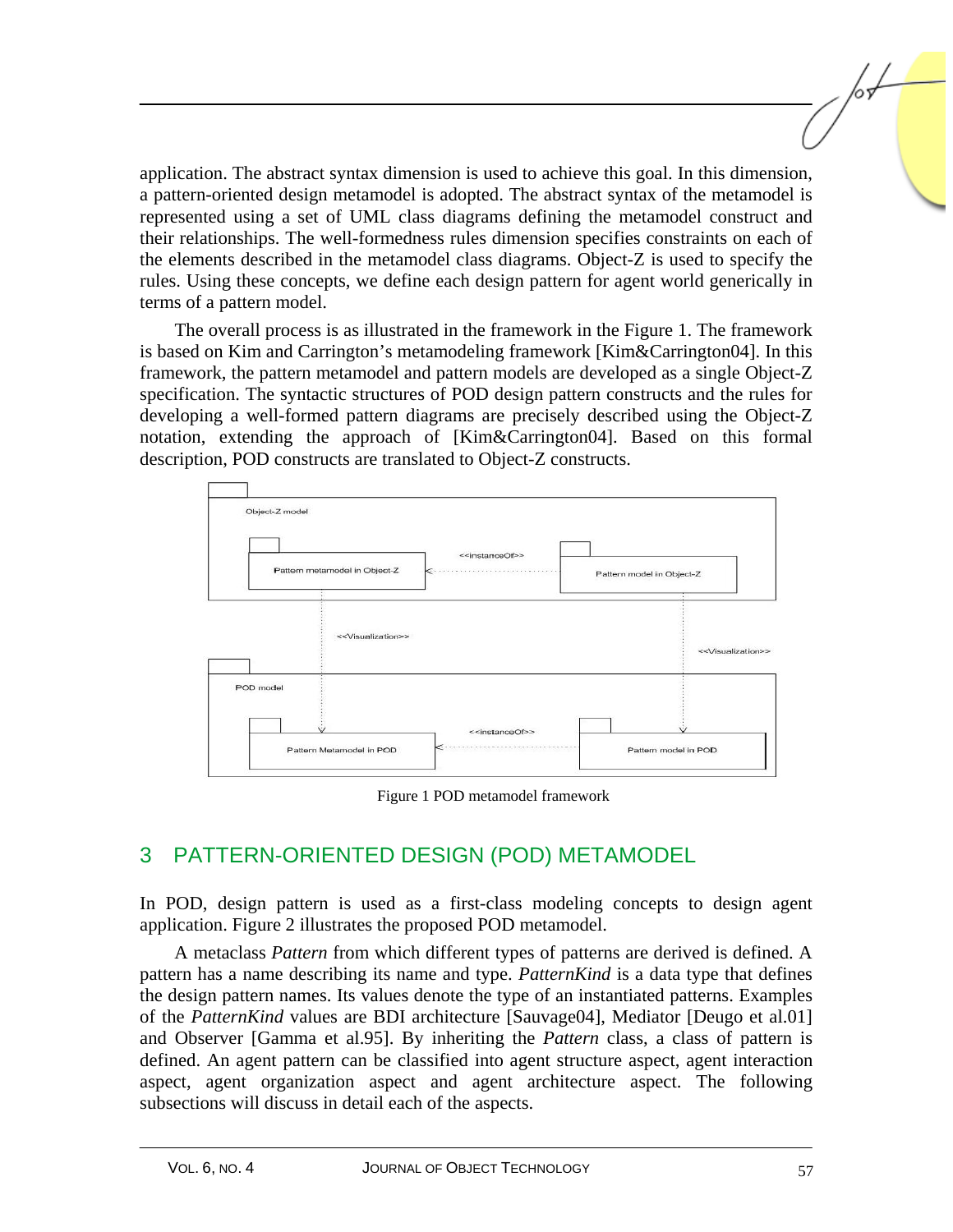

Figure 2 POD metamodel

## **Agent Structure Class**

Agent structure class defines a solution on how the agent is represented an its most common elements. In our approach, we represent the solution as a set of collaborating classes. The pattern is modeled as packages to group the model elements. Inspired by the Pattern-Oriented Analysis and Design methodology defined by Yacoub and Ammar [Yacoub&Ammar04], we treat the agent pattern in this class as a component. Hence, the agent structure is composed of *PatternDependency*, *PatternInterface*, *PatternAssociation* and *AgentClass* metaclasses. A pattern dependency indicates a semantic relationship between two patterns – a situation in which a change to the source pattern may require a change to the target pattern. This type of relationship is used in POD at the high-level design phase where the system is modeled as a composition of patterns and pattern dependency relationship between those patterns. A pattern interfaces define how the pattern interfaces to other patterns. The interface helps in gluing patterns together at the high level of abstraction and hiding internal details and design decisions made within the pattern. A pattern association defines a semantic relationship between the interfaces of two patterns. The instances of an association are a set of tuplets relating instances of the *Pattern Interface*.

#### **Agent Architecture Class**

This class describes the internal architecture of an agent. This class shows different ways to arrange and decompose the structure of agent into several modules and their interactions.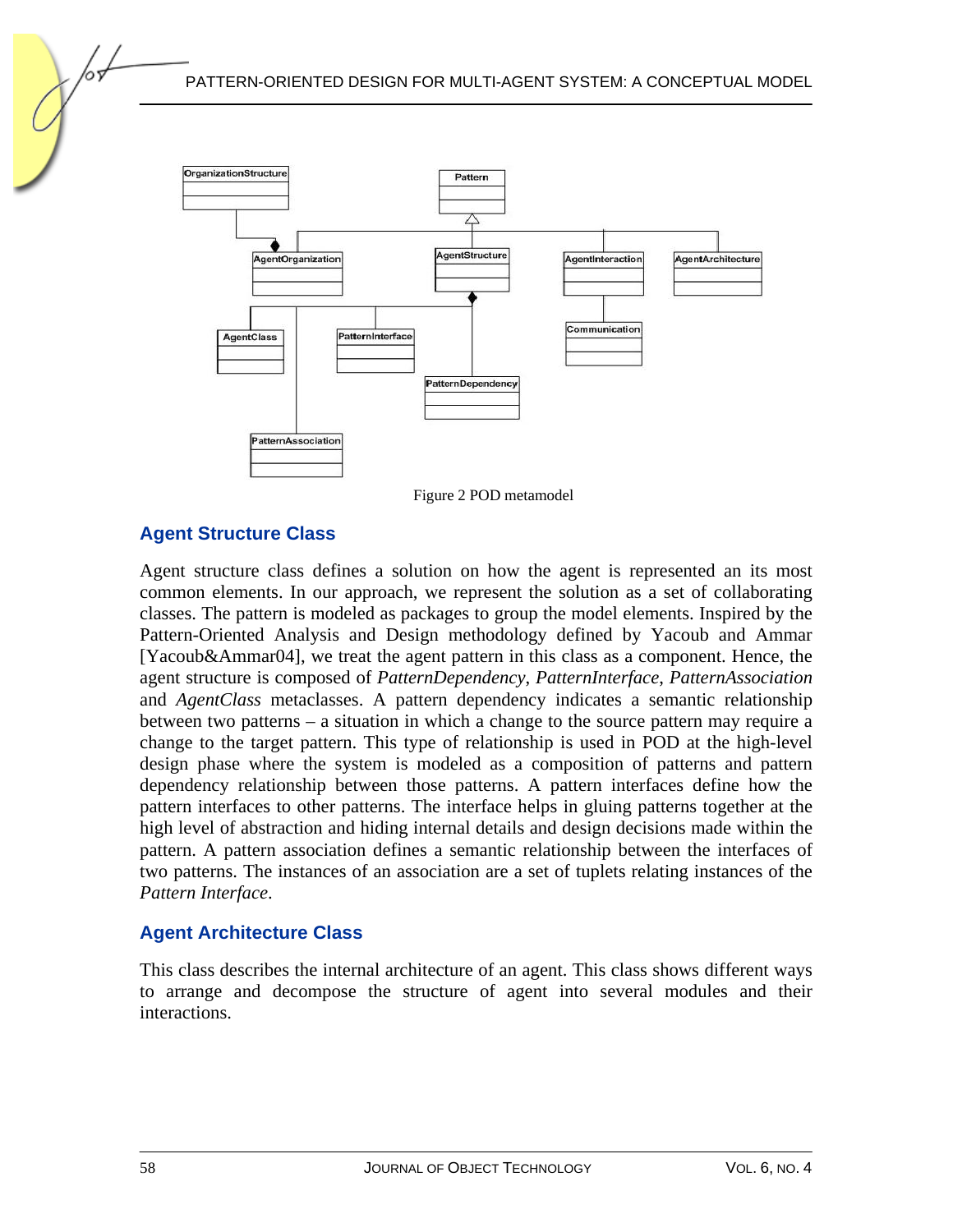## **Agent Organization Class**

This class models a solution of specific organization infrastructure constrained by rules that enforce agents to some collective or individual behaviour. It explains the concepts associated with organisation and their numerous uses. The organization compose of organisation structure which is an abstract structure grouping role descriptions.

### **Agent Interaction Class**

This class models a proven solution on how agents are supposed to interact using communications. The communications are specified by attributes like interaction protocols and content languages.

## 4 RELATING THE POD METAMODEL TO THE AGENT METAMODEL

Figure 3 illustrates the mapping between the proposed POD concept to the simplified version of the unified agent concept proposed by [Bernon et al.04]. The unified agent concept is resulted from the integration of three agent design methodologies: ADELFE, PASSI and Gaia. It represents the common concepts shared by the three methodologies. In mapping the POD concept to the unified agent concept, we represent it in two level of abstractions: pattern level and agent level. The pattern level deals with the agent patterns classes available in the literature: agent structure, agent interaction, agent organization and agent architecture. The agent level contains the elements of the agent-based solution. In this level, the agent is enriched with all the generic properties an agent may have. The agent is composed of role, service and ontology. The agent can belong to an organization. By mapping these two concepts, we would be able to define a methodology to systematically design multi-agent application with patterns. The motivation is the methodology could be immersed to the existing agent design methodologies to make them more mature.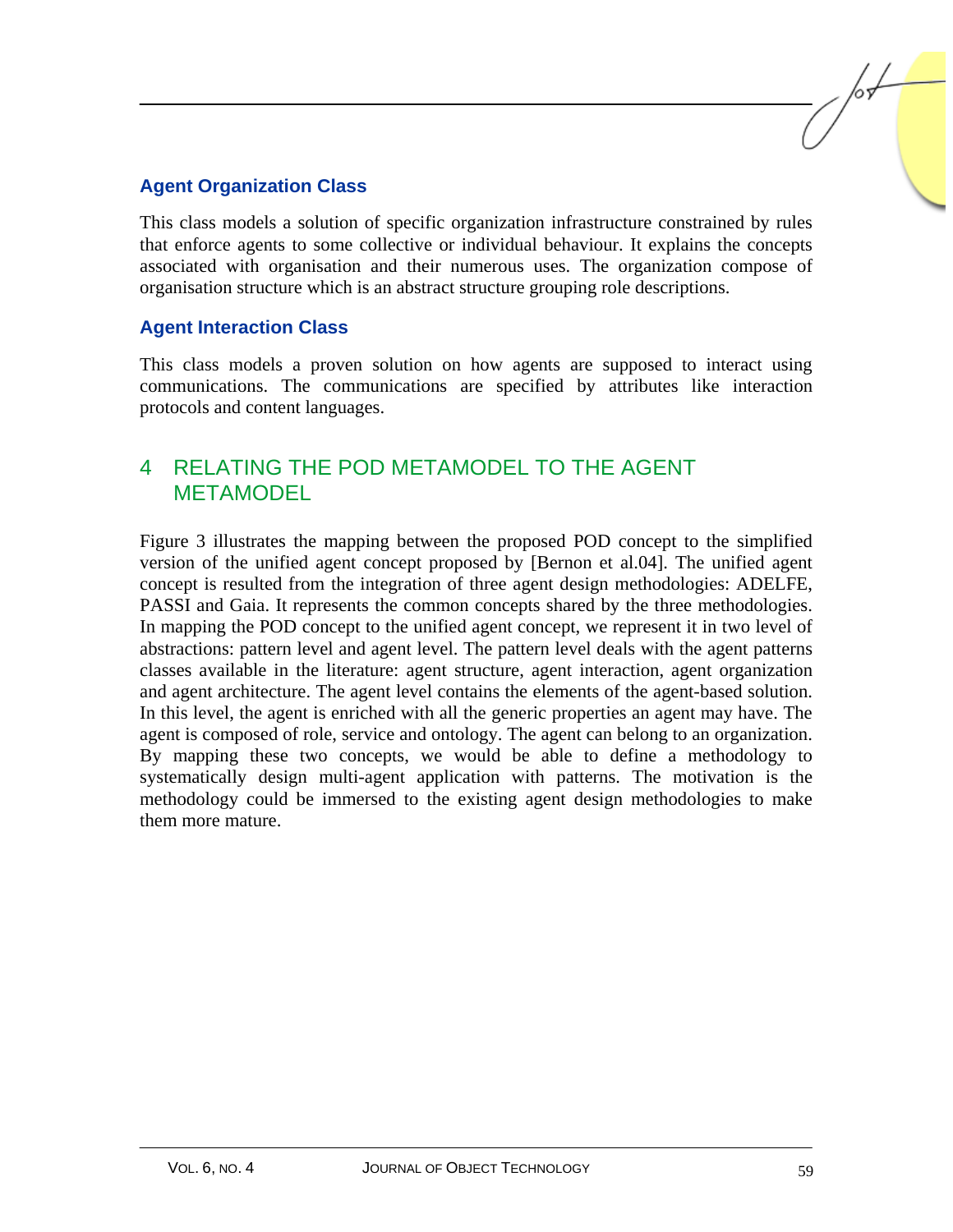

Figure 3 Mapping between the POD concept and agent concept

# 5 A FORMAL DEFINITION OF THE CONCEPT

In this section, we present a formal definition of POD concept using Object-Z. Object-Z is an object-oriented extension to Z designed specifically to facilitate specification in an object-oriented style and it is used as a meta-language to specify other languages such as UML [Kim&Carrington99]. The model constructs discussed in this section are useful for tool developers and methodologists who are more interested in the formal aspects of the models and their semantics.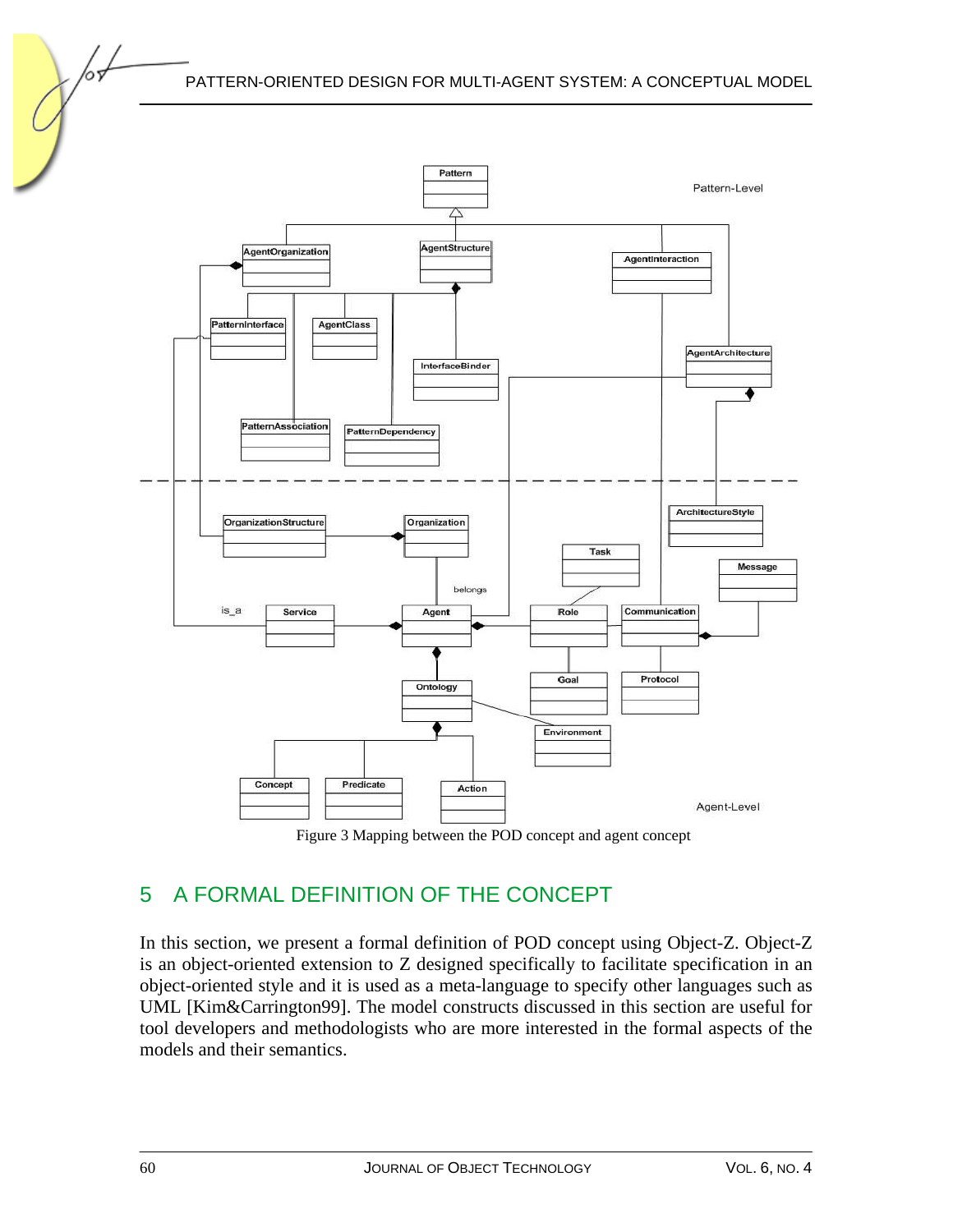#### **Pattern**

Prior to formalizing pattern concepts, a given set, *PatternName* and *Name* are defined, from which the names of all patterns and pattern type are drawn.

```
[PatternName, Name]
```
Using this type, we formalize the metaclass *Pattern* in Figure 2 as an Object-Z class *Pattern*. The attribute *patterninstance* is formalized as a variable in the Object-Z class.

| PatternKind and the control of the control of the control of the control of the control of the control of the control of the control of the control of the control of the control of the control of the control of the control |  |
|--------------------------------------------------------------------------------------------------------------------------------------------------------------------------------------------------------------------------------|--|
| name: Name                                                                                                                                                                                                                     |  |
|                                                                                                                                                                                                                                |  |
| patterninstance: PatternKind                                                                                                                                                                                                   |  |

## **Agent Class**

In POD, agent class is defined as a descriptor of a set of roles with common properties in terms of tasks and structure. The agent class has a name, roles, attributes and tasks. Attributes have names and types. Following the approach of Kim and Carrington [Kim&Carrington99], two given sets, *AgentName* and *Name* are defined for the agent structure. From these given sets, the name of all agent classes and the names of all attributes, tasks and roles can be drawn respectively. A schema named *AgentClassDecl* denotes the components of an agent class: a finite set of attributes, a finite set of roles and a finite set of tasks played by the roles. A partial function attrstate is declared to map attributes to their types. Agent class names should be unique in the enclosing name space. Thus, the set of agent classes defined as a partial function from *AgentClassName* to *AgentClassDecl*.

[AgentName, Name]

| AgentClassDecl                                                                                                |  |
|---------------------------------------------------------------------------------------------------------------|--|
| attributes : F Name<br>roles: $F \downarrow$ AgentRole<br>task: F Name<br>attristate: Name $\rightarrow$ Type |  |
| $attributes = dom attrstate$                                                                                  |  |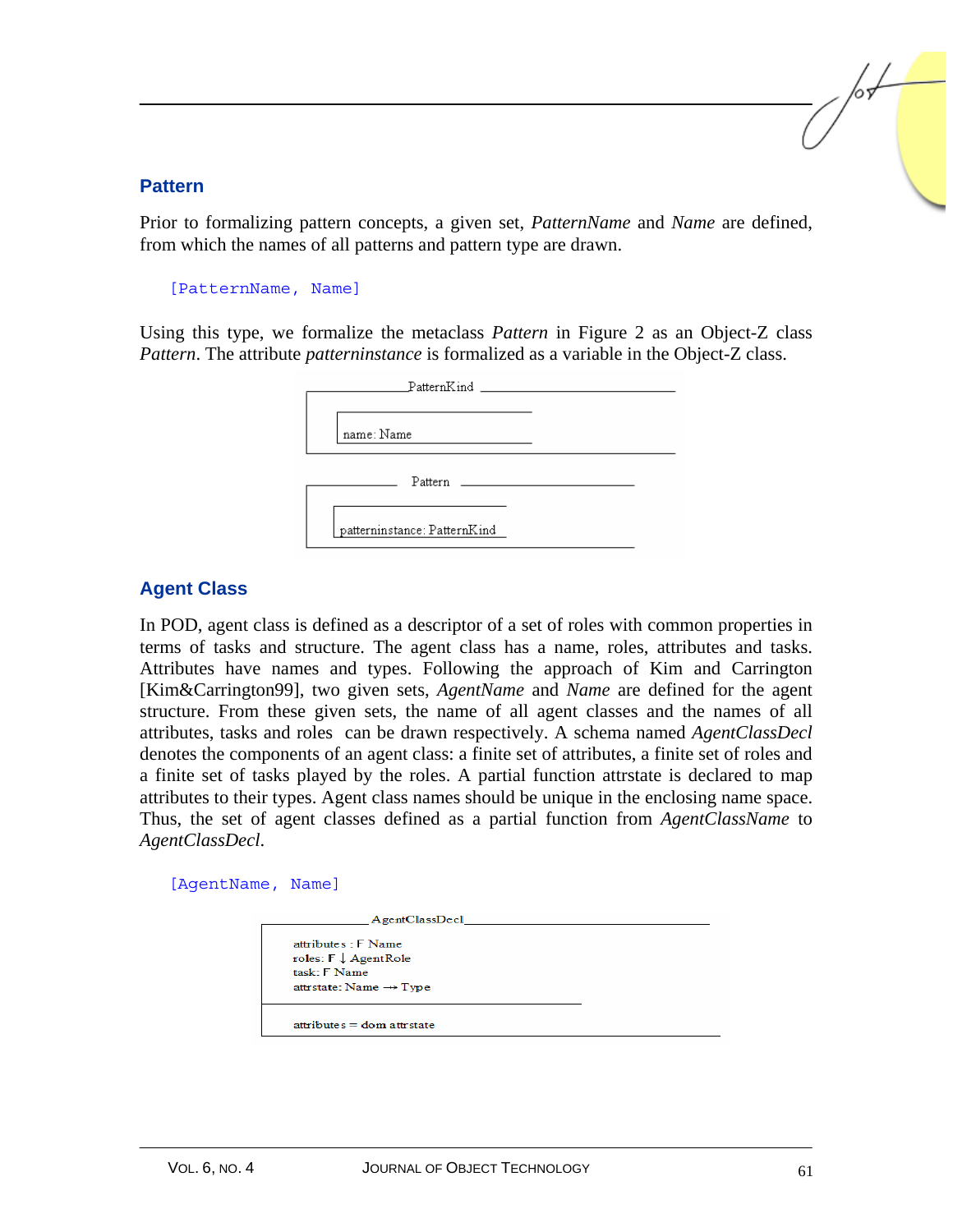PATTERN-ORIENTED DESIGN FOR MULTI-AGENT SYSTEM: A CONCEPTUAL MODEL

AgentClass

classes: AgentName ->> AgentClassDecl

A schema named *AgentRole* denotes the component of an agent role: an association to the agent class, a finite set of role name and a partial function, *plays* to map the agent class to roles it plays.

```
-AgentRole-
agent: AgentClass
name: F Name
plays: AgentClass \rightarrow Name
dom plays = agent
\cup (ran plays) = name
[1] \forall i, j: dom plays |i=j \cdot \text{plays}(i) \cap \text{plays}(j) = \emptyset[2] \forall i: dom plays | plays(i) = r_1 \Rightarrow \exists r_2 \cdot \text{plays}(i) = r_2 \land r_1 \neq r_2[3] \forall i: dom plays | plays(i) = r_1 \Rightarrow \Diamond (plays(i) = r_2)
[4] \forall i: dom plays, \forall r<sub>1</sub>: ran plays | plays(i) = r<sub>1</sub> \Rightarrow \Box (plays(i) = r<sub>1</sub>)
```
The constraints defined for the *AgentRole* are based on the constraints defined by Zambonelli [Zambonelli et al.01]:

- 1. No agent can simultaneously play more than one role.
- 2. Every agent that plays role  $r_1$  must play at least one other role.
- 3. Every agent that plays role  $r_1$  will eventually play role  $r_2$ .
- 4. Once an agent plays role  $r_1$ , it plays  $r_1$  forever.

#### **Pattern Association**

A pattern association defines a semantic relationship between the interfaces of two patterns. It has exactly two *AssociationEnd*. Each end is a pattern interface, which refers to services offered by the agent.

```
assockind ::= none | aggregate | composite 
patassockind ::= service
```

```
-AssociationEnd -
rolename: Name
multiplicity: P Nattachedclass: AgentName
aggregation: assockind
patassoc: patassockind
attachedpattern: PatternName
name: Name
multiplicity \neq {0}
```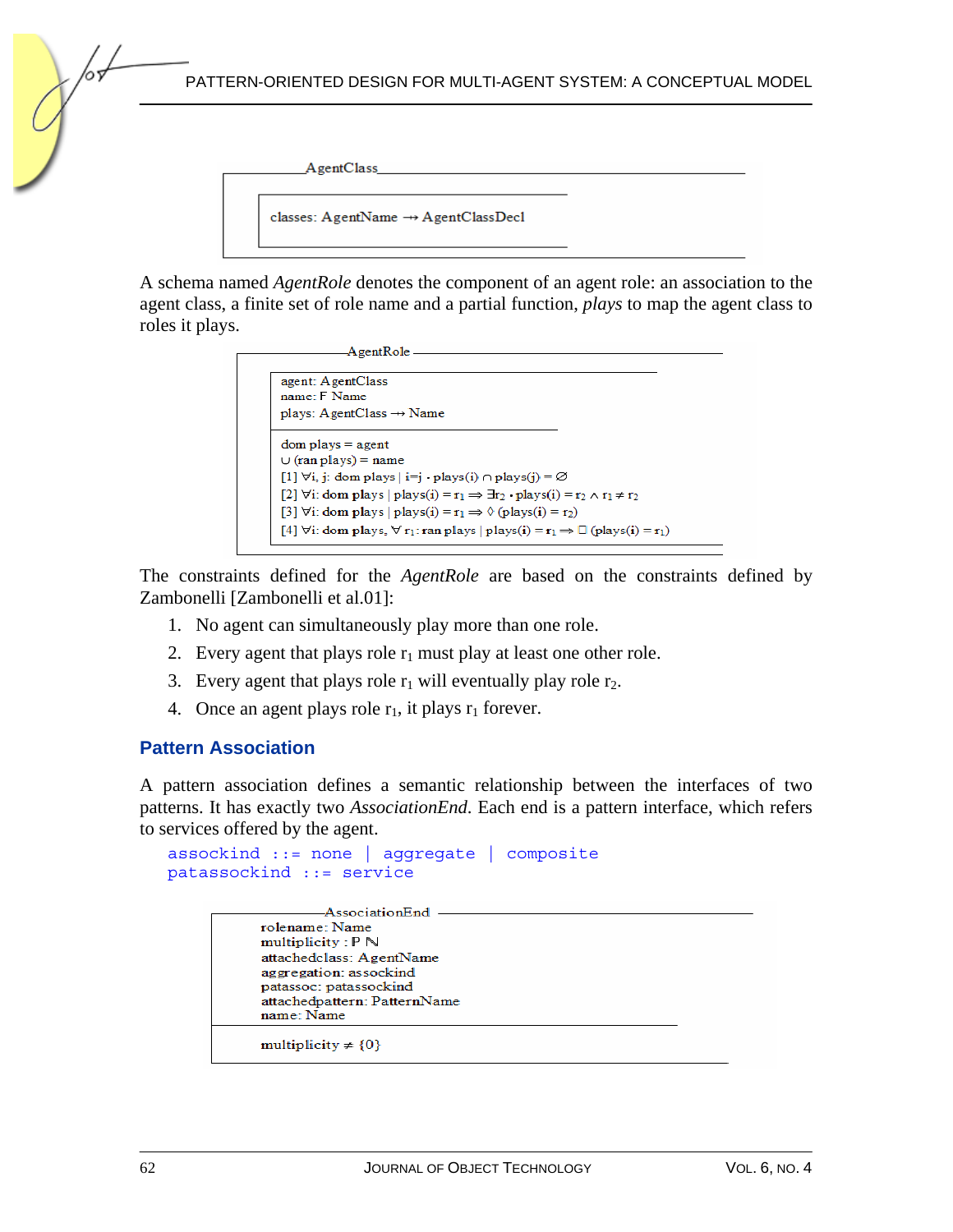A schema named *AssociationEnd* denotes the components of an association end: a role name, a multiplicity constraint, an attached class, an attached pattern. The variable aggregation denotes whether or not the attached class is an aggregate. This variable can take the values none, aggregate or composite. The variable *patassoc* denotes the type of the attached pattern.



The constraints defined for the *PatternAssociations* are:

- 1. The type of *AssociationEnd* of a *PatternAssociations* is an interface offered by the agent.
- 2. At most, one *AssociationEnd* is an aggregation.

## **Pattern Dependency**

A pattern dependency indicates a semantic relationship between two patterns – a situation in which a change to the source pattern may require a change to the target pattern. This type of relationship is used in POD at the high-level design phase where the system is modeled as a composition of design patterns and *PatternDependency* relationship between those patterns.

The constraints defined for the *PatternDependency* are:

- 1. The client of a *PatternDependency* is a pattern.
- 2. The supplier of a *PatternDependency* is a pattern.
- 3. A *PatternDependency* is only between two elements.

#### **Pattern Interfaces**

A pattern interface is a set of classes used to define how the pattern interfaces to other patterns. In our approach, the set of classes refer to the set of services offered by the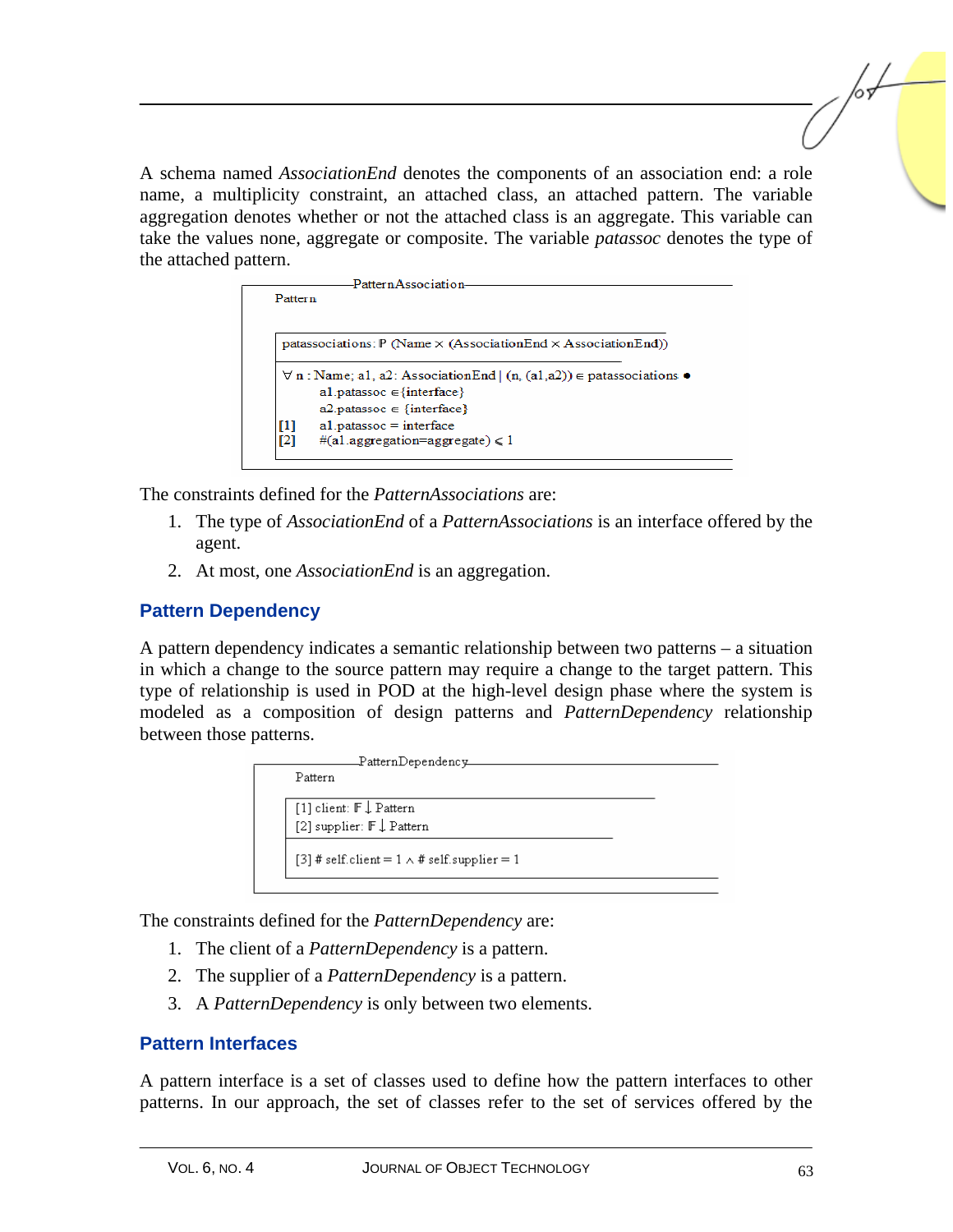agent. To qualify as a design component, a pattern has to have interfaces [Szyperski98]. The interface helps in gluing patterns together at the high level of abstraction and hiding internal details and design decisions made within the pattern.

A schema named *InterfaceDecl* denotes the components of an interface: a finite set of services. A partial function *servicesigs* is defined to map services to their parametes and also to map each parameter to its type. Agent interface names should be unique in the enclosing name space. Thus, the set of interfaces is defined as a partial function from *InterfaceName* to *InterfaceDecl*.

| $\emph{InterfaceDecl}$ ____                               |
|-----------------------------------------------------------|
| service: F Name                                           |
| servicesigs: Name $\rightarrow$ (Name $\rightarrow$ Type) |
| $service = dom (servicesigs)$                             |
| AgentInterface                                            |
| $interfaces: InterfaceName \rightarrow InterfaceDec1$     |

A schema named *PatternInterfaceDecl* denotes the components of a pattern interface. The variable *inter* denotes the type of the interface. This variable can take the values of classes.

```
interfaceType ::= classes
```


|            | <b>Pattern Interface</b>                                                                                                                                                                                                                                                 |
|------------|--------------------------------------------------------------------------------------------------------------------------------------------------------------------------------------------------------------------------------------------------------------------------|
| Pattern    |                                                                                                                                                                                                                                                                          |
|            | $\text{painterface}$ : P (InterfaceName $\times$ PatternInterfaceDecl)                                                                                                                                                                                                   |
| [1]<br>[2] | $\forall n$ : PatternInterfaceDecl • n.inter $\subseteq$ dom(classes) $\vee$ dom(servicesigs)<br>∀i: InterfaceName; p: PatternInterfaceDecl<br>$(i, p) \in$ patinterface $\bullet$<br>$p_{\text{inter}} =$ services $\Rightarrow i \subseteq$ classes(p.class). services |
|            |                                                                                                                                                                                                                                                                          |

The constraints described well-formedness rules for the *PatternInterface* are:

- 1. For each method in a *PatternInterface*, the namespace of the pattern must have a matching service.
- 2. For each class in a *PatternInterface*, the internal contents of the pattern (pattern classes) must have a matching class.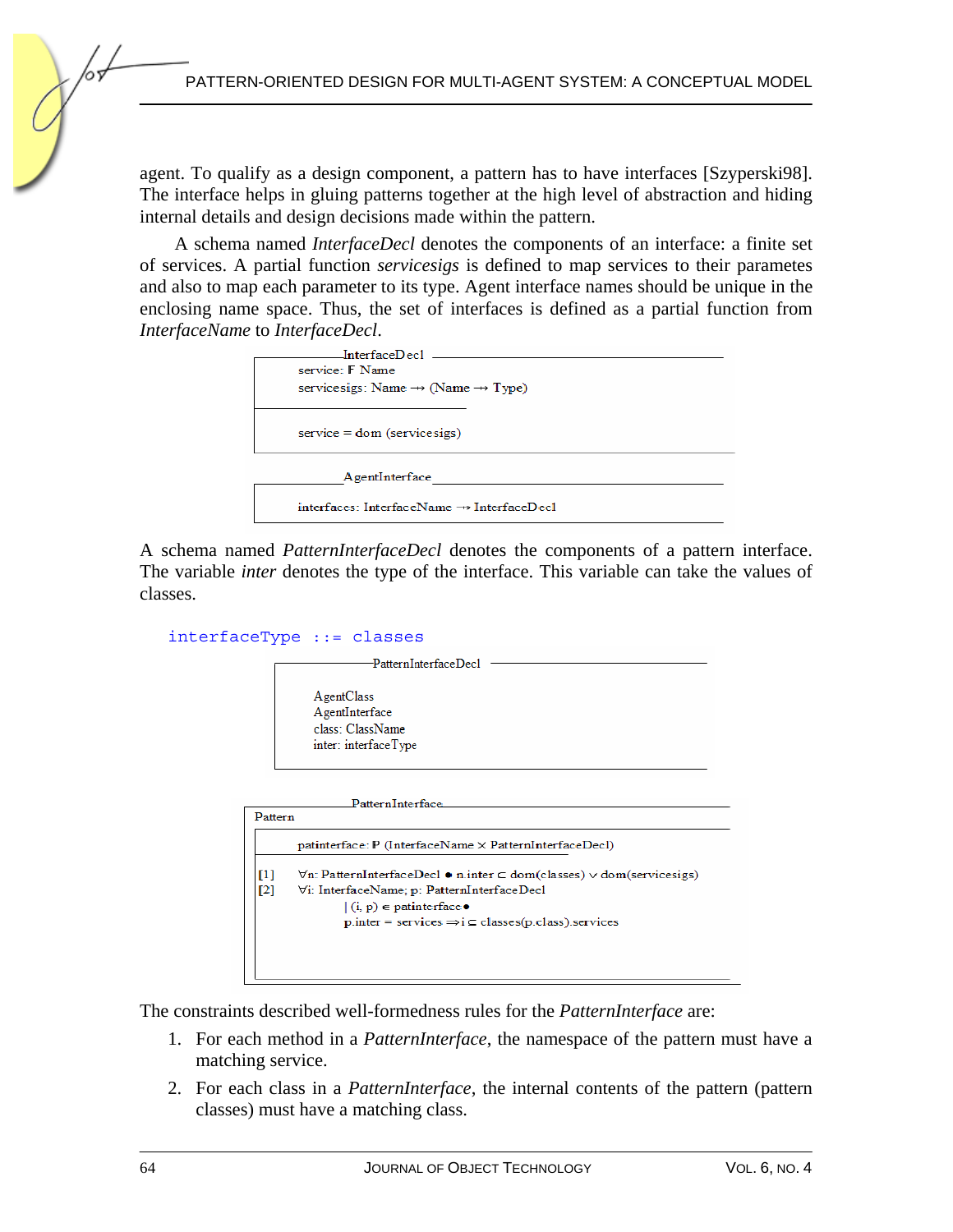### **Agent Structure**

A pattern for agent structure used in POD is a unit of building agent software design that encapsulates information; it encapsulates a solution to a frequent recurring design problem, it hides lower level design decisions, and it offers interfaces to other design artifacts. In this sense, the pattern becomes a design component with interfaces. In POD, the pattern to model agent structure can only contains Agent Classes, Associations, Generalizations, Pattern Associations, Pattern Dependency and Pattern Interface.

|          | AgentStructure                                                                      |
|----------|-------------------------------------------------------------------------------------|
|          | patname: P Pattern                                                                  |
|          | patternassoc: P PatternAssociation                                                  |
|          | gen: P UMLGeneralization                                                            |
|          | depend: P PatternDependency                                                         |
|          | inter: P PatternInterface                                                           |
|          | class: $P \downarrow$ AgentClass                                                    |
|          | assoc: P UMLAssociation                                                             |
| [1]      | #inter $>1$                                                                         |
| $\Gamma$ | $\forall$ c1, c2; class $\bullet$ c1, name = c2, name $\Rightarrow$ c1=c2           |
| [3]      | $\cup$ {d: depend • {d.fl.attachedPattern, d.f2.attachedPattern}} $\subset$ patname |
| [4]      | $\cup$ {a:assoc $\bullet$ {a.e1.attachedClass, a.e2.attachedClass}} $\subset$ class |
| [5]      | $\cup$ {g:gen • {g.super, g.sub}} $\subseteq$ class                                 |
|          |                                                                                     |

The constraints defined for the *AgentStructure* are:

- 1. A pattern should have at least one *PatternInterface* to qualify as a design component.
- 2. No two elements have the same name inside a pattern.
- 3. A dependency relationship between two patterns is only of type *PatternDependency*.
- 4. Classes that are involved in associations should be classes in the pattern. The constraints for the association relationships is based on the UML association constraints defined by Kim and Carrington [Kim&Carrington99].
- 5. Classes involved in generalizations should be classes in the pattern. The constraints for the generalization relationships is based on the UML generalization constraints defined by Kim and Carrington [Kim&Carrington99].

## **Agent Organization**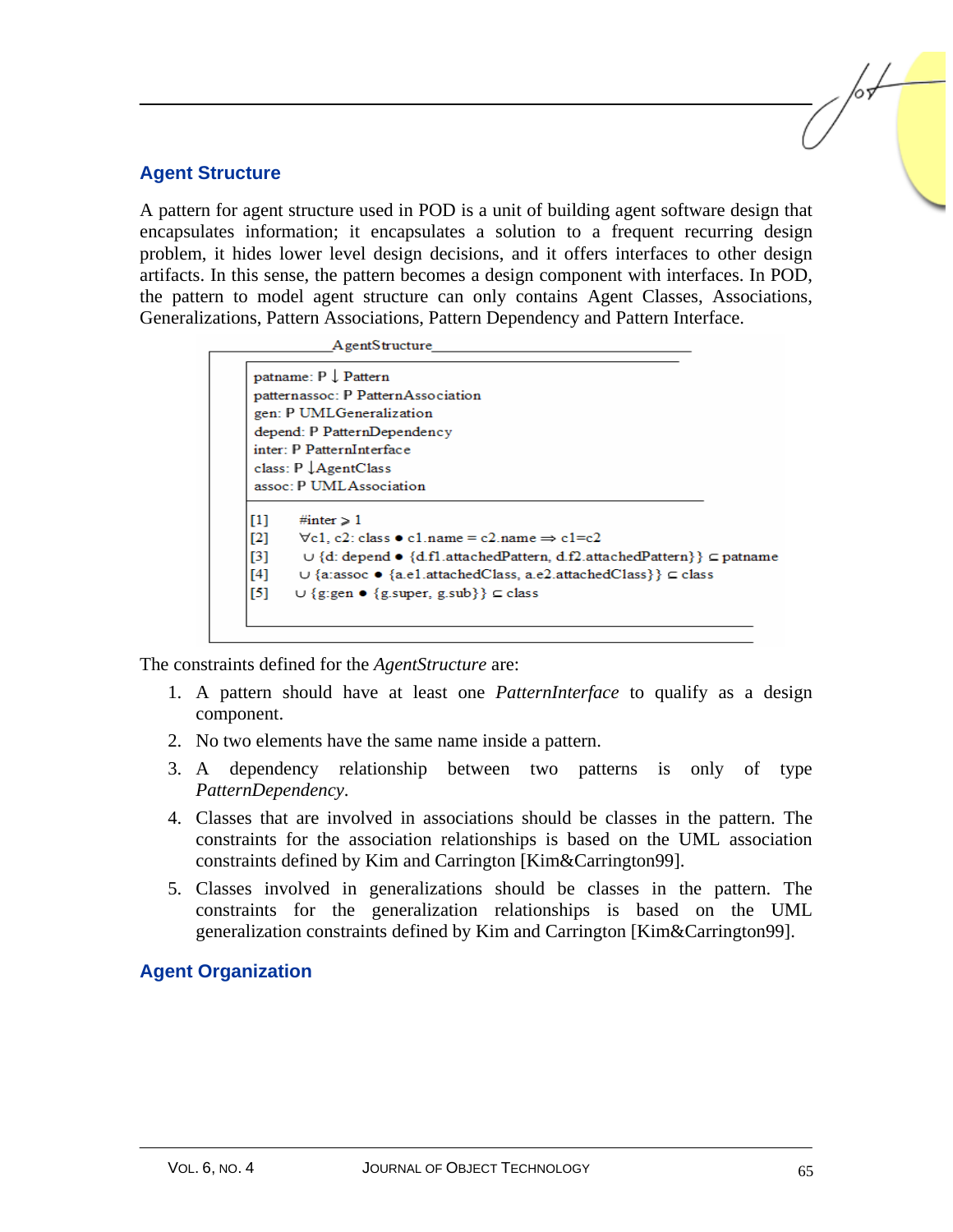A pattern for agent organization used in POD is reused from the existing catalogues of organisation patterns for object-oriented systems. As pointed by Zambonelli [Zambonelli et al.01], there are similarities between agent organization in multi-agent system with respect to the most widely used organisational structures. In defining rules for the agent organization, we need to express constraints between agent roles, between agent

```
AgentOrganization
interact: P((AgentRole × AgentRole) × AgentInteraction)
\forallr1,r2: AgentRole, i: AgentInteraction • (r1.name \neq r2.name) \land((r1,r2), i) \in interact
```
interactions and between agent roles and its interaction. Hence, in one organization, there should exist an interaction that involves one agent role, r1 and another agent role, r2.

## **Agent Interaction**

A multi-agent system consists of an organized group of agents which interact with each other. This interaction is generally regarded as the foundation for cooperative and competitive behaviour in autonomous agents. In POD, an agent interaction should consists at least the following elements:

- Type of participants
- Interaction states
- Events which trigger states changes
- Valid actions given the participant and the state.

Prior to formalizing the agent interaction concept, a given set, *State* is defined, from which the names of all states are drawn. A schema named *Transition* denotes the components of a transition in one interaction: a source and target state, a guard expression, events which trigger the transition and actions taken due to the transition.

[State]



Operations used in an event are defined as follows. The attributes name and a sequence of operation parameter are formalized as variables in the *Operation* class.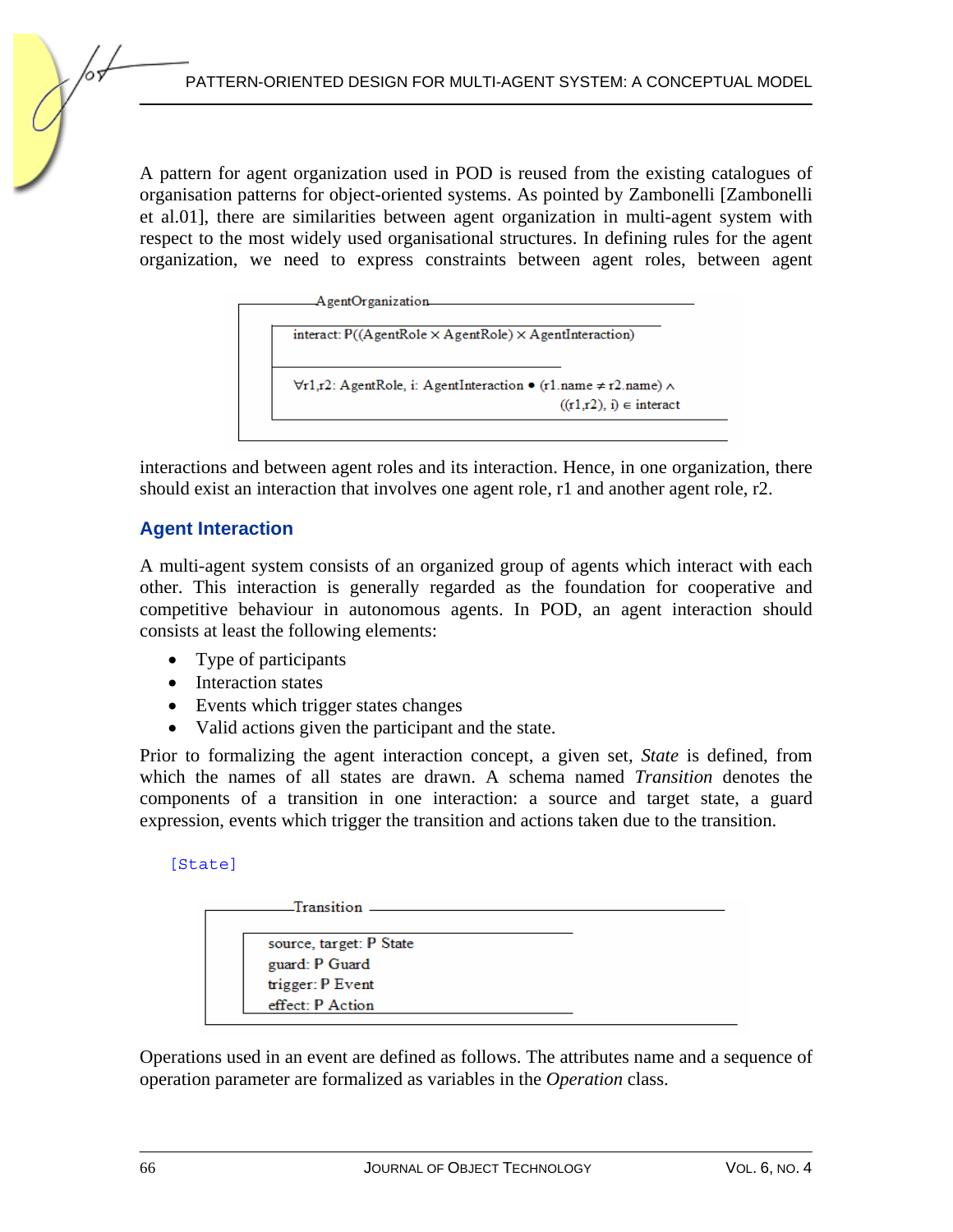

As denoted by the schema *Event*, an event in the interaction consists of operation, an association to transition and state.



For consistency, the following constraint is defined for the *Event*:

1. For an event, there should be an agent interaction includes a transition triggered by the event.

An action is a specification of an executable statement that should be performed as a result of the execution of a transition or entering to or exiting from a state. A schema *Stimulus* denotes a component of one communication: a sender class, a receiver class and communication link between the sender and receiver. For an action, there should be an association between the sender agent and the receiver agent in its static model.

Stimulus \_

| sender: AgentClass                                                |
|-------------------------------------------------------------------|
| receiver: AgentClass                                              |
| communicationLink: $P((AgenClass \times AgentClass) \times UMLAs$ |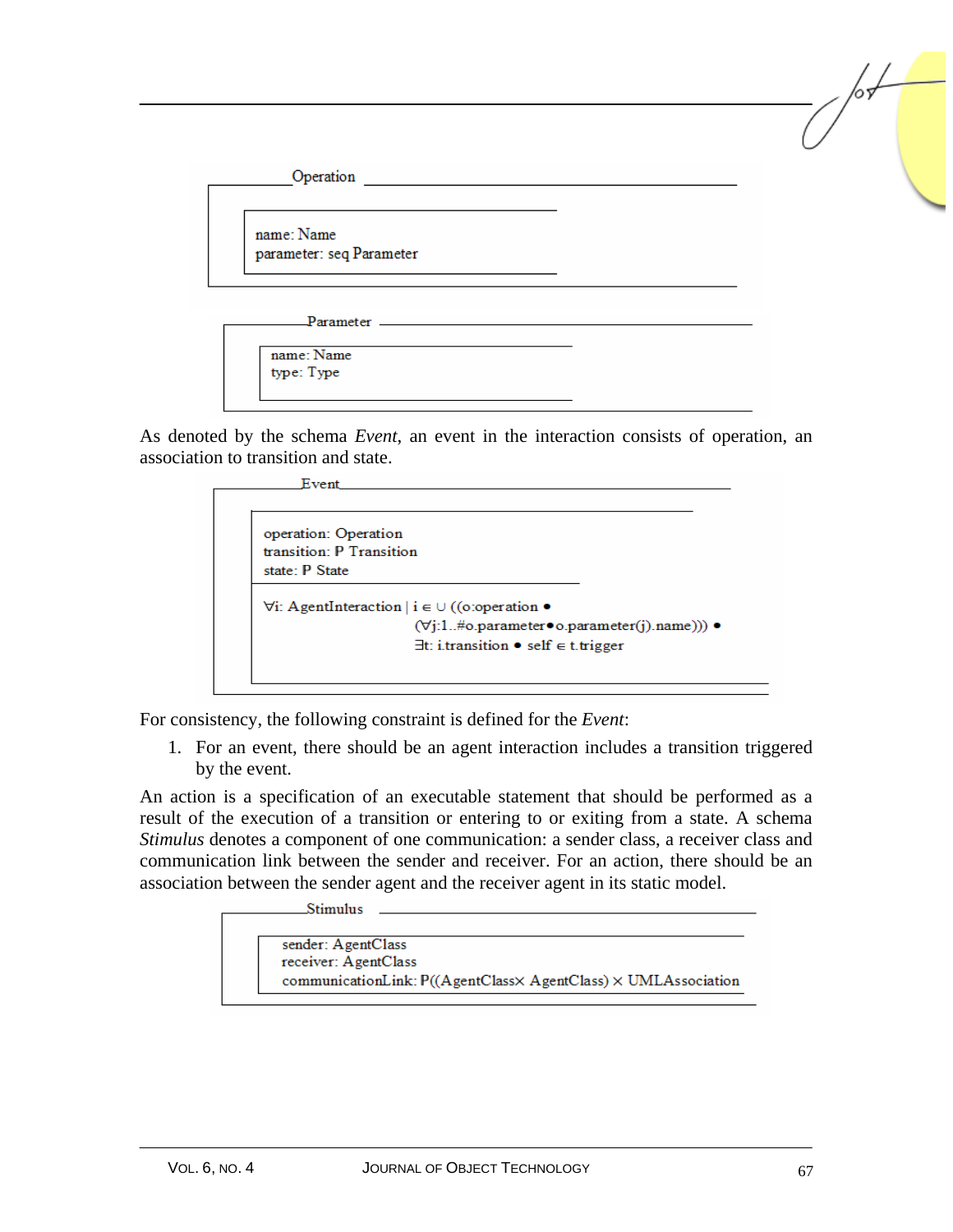| stimulus: P Stimulus |                                                                          |
|----------------------|--------------------------------------------------------------------------|
|                      | $\forall$ a: stimulus $\bullet$ a sender $\neq$ a receiver $\Rightarrow$ |
|                      | $((a.sender, a.receiver), a. assoc) \in communicationLink$               |

| <b>Agentmeraction</b>                                                                                                                                                       |
|-----------------------------------------------------------------------------------------------------------------------------------------------------------------------------|
| transition: P Transition                                                                                                                                                    |
| $[1]$ $\forall$ e:Event $ $ (o:e.operation $\bullet$ $(\forall i$ :1#o.parameter $\bullet$ o.parameter(i).name)) $\Leftrightarrow$<br>$(\exists$ t:transition•e ∈t.trigger) |
| [2] $\forall a: \cup \{t:$ transition • t.effect} • $\forall s: a \text{.stimulus}$ •<br>s sender $\neq$ s receiver $\Rightarrow$                                           |
| $((s. sender, s. receiver), s. assoc) \in communicationLink$                                                                                                                |

The constraints defined for the *AgentInteraction* are:

- 1. For all events associated with the interaction, there should be transitions describing the detailed behaviour of the events.
- 2. For all actions occuring in the interaction, there should be an association between the sender agent and the receiver agent.

## **Agent Architecture**

Prior to formalizing an agent architecture pattern, two given sets, *PORT* and *COMPDESC* are defined for the agent architecture. As outlined by Abowd [Abowd et al.95], an architecture style consists of components (the locus of computation), connectors (define the interaction between components) and configuration (the collections of interacting components and connectors). In applying this concept to the agent world, an architectural component consists of component name, ports together with a description of its computation. This is represented in an Object-Z schema named *Component*. An architectural connector is then modeled as a collection of agent roles and a description of its interaction protocol. This is represented in a schema named *Connector*.

[PORT, COMPDESC]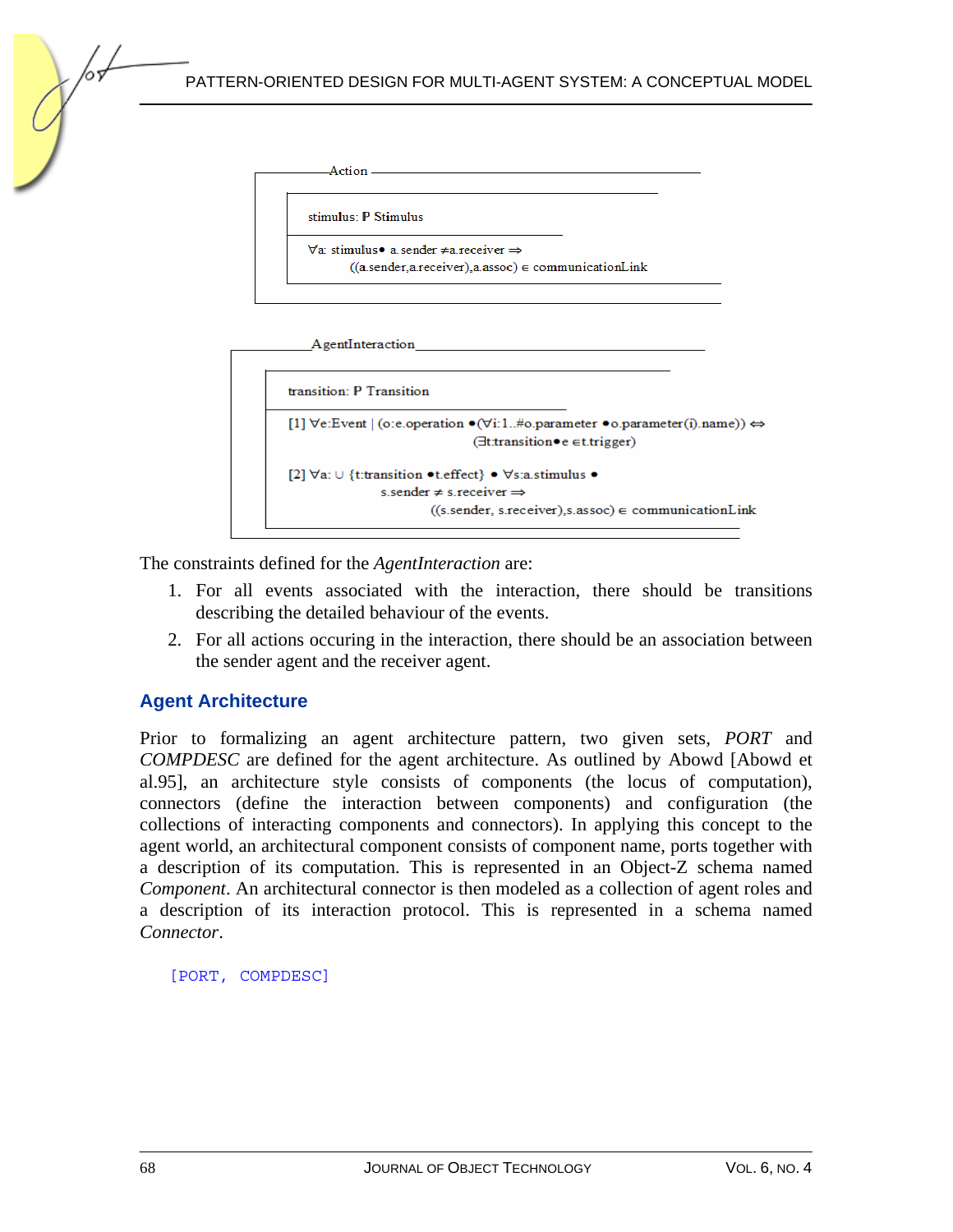Component...

ports: P PORT name: NAME description: COMPDESC

Connector<sub>-</sub>

roles: P AgentRole protocol: AgentInteraction name: Name

A schema named *Instance* is introduced to denote components of instances in the architecture, named PortInst, a variable for the component instance and RoleInst for the connector instance.



A schema *AgentArchitecture* is defined to represent the configuration. It consists of the component, connectors and association between the component and connectors instances models by the partial function, *attach*.



The constraints described well-formedness rules for the *AgentArchitecture* are:

- 1. Any role instances in the attach is an agent role for some named connector in the architecture.
- 2. All port instances described by the agent architecture appear on an actual component instance.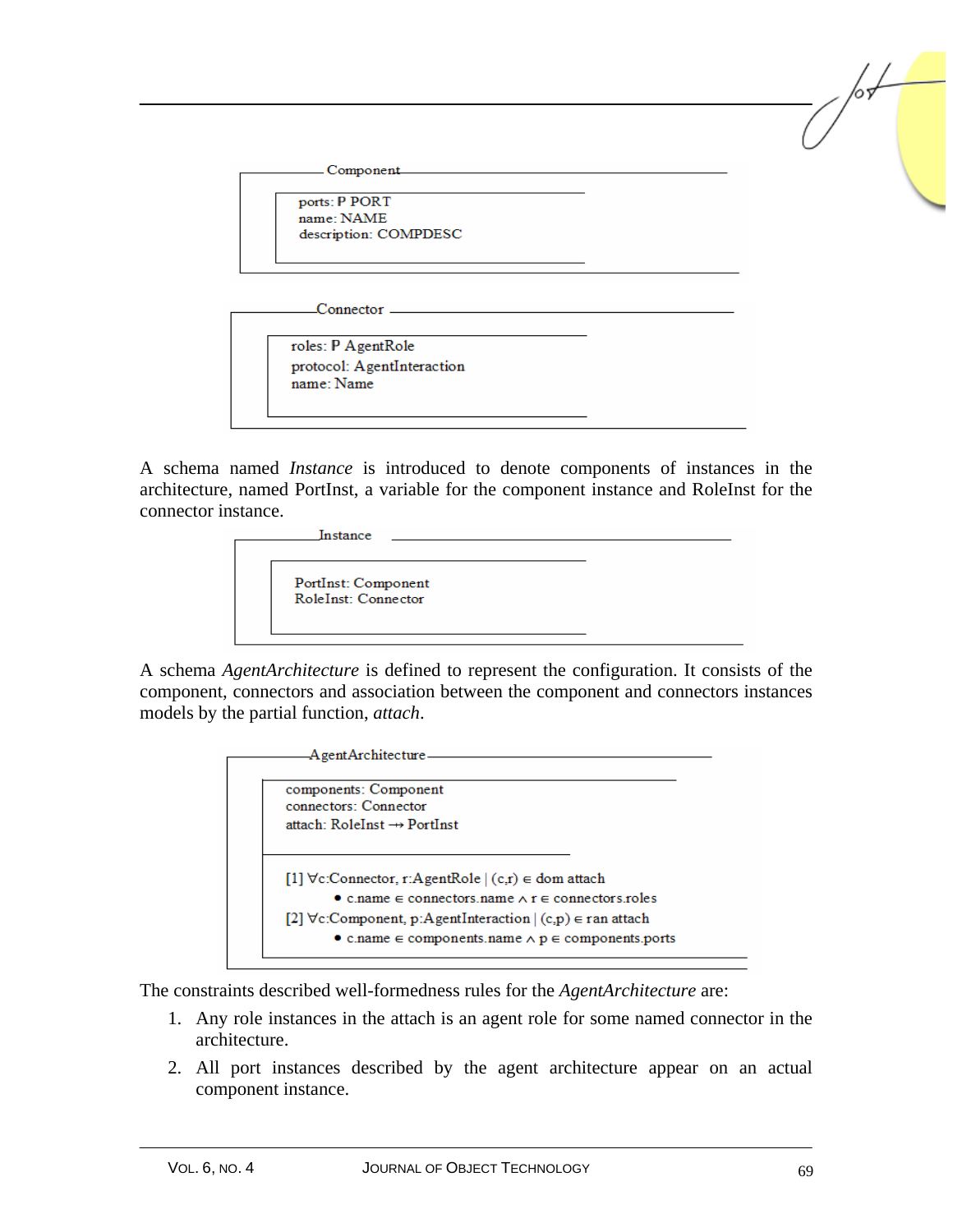# 6 PATTERN MODELS

This paper develops a precise design patterns model for agent world by directly instantiating the Object-Z specifications defined in the pattern metamodel. An example is given in the following sub-section. Any conformance checks on the pattern model can be achieved using reasoning techniques developed for Object-Z on the Object-Z specification.

#### **Observer pattern model**

This section illustrates an example of instantiating the Observer pattern [Gamma et al.95]. Figure 4 shows a visual view to describe the pattern. In representing the patterns for agent structure, the proposed concept follows the representation of the POAD constructional design patterns. By following POAD constructs, agent structure is treated as design components which can be glued together at high design level. This composition defines the agent application overall structure.



Figure 4 Observer pattern

```
[State, Interface]
```
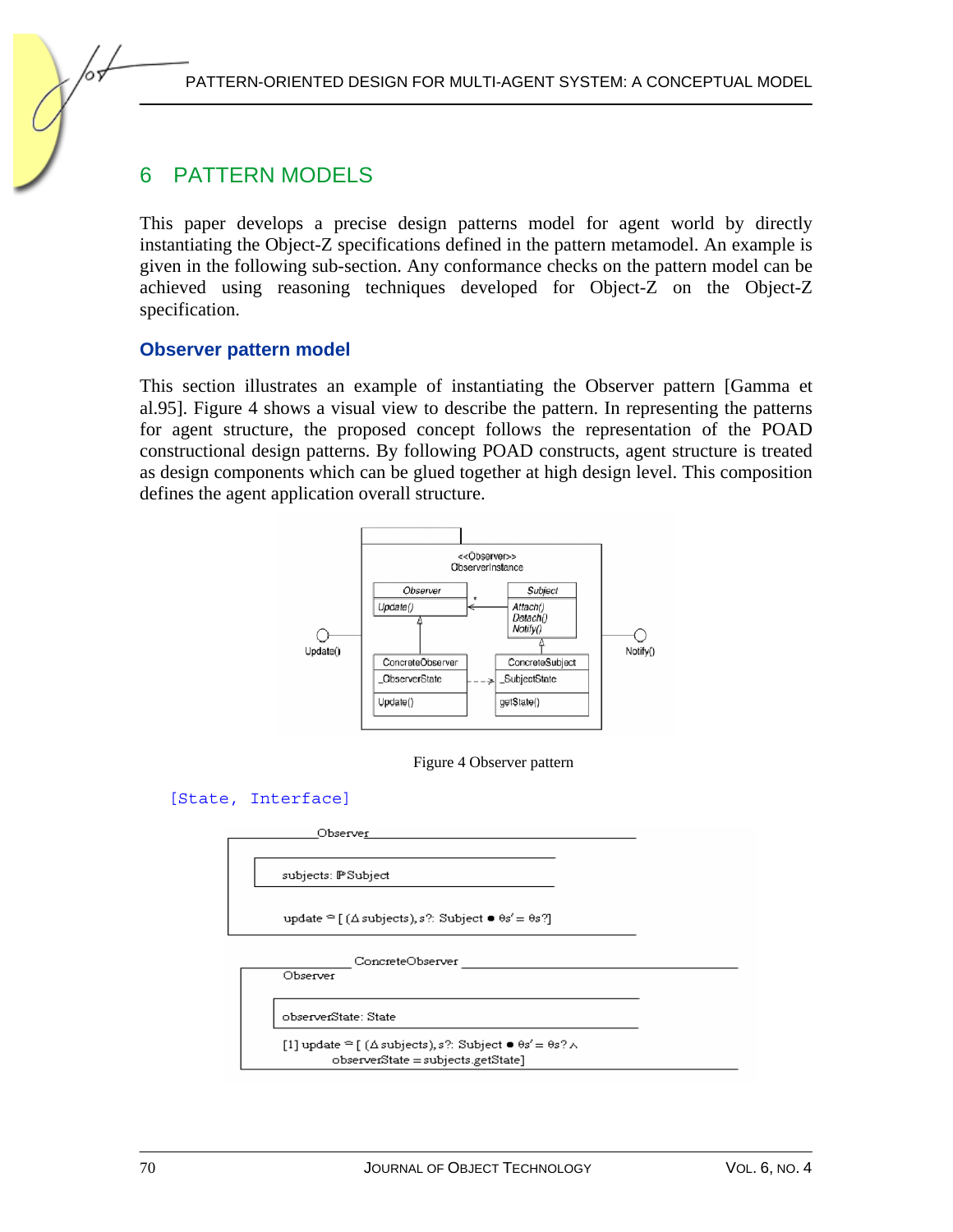| .Subject                                       |  |
|------------------------------------------------|--|
| observers: PObserver                           |  |
| _attach __________________                     |  |
| ∆ (observers)                                  |  |
| o?: PObserver                                  |  |
| o?∉ observers                                  |  |
| observers' = observers $\cup$ {0?}             |  |
| ——detach ————————                              |  |
| $\Delta$ (observers)                           |  |
| o?: PObserver                                  |  |
| $0?$ $\in$ observers                           |  |
| observers' = observers \ ${o?}$                |  |
| notify <sup>≏</sup> attach    observers.update |  |

ConcreteSubject Subject subjectState: State \_getSta<u>te\_</u> al: State  $a! = subjectState$ [2] notify  $\cong$  [ ( $\Delta$  subjectState), s!: ConcreteSubject  $\bullet$  attach  $\wedge$ 0s!subjectState = 0s!subjectState' || observers.update ] \_ ObserverPattern

|     | subj: PSubject                                                                   |
|-----|----------------------------------------------------------------------------------|
|     | obs: PObserver                                                                   |
|     | concsubj: PConcreteSubject                                                       |
|     | concobs: P.ConcreteObserver                                                      |
|     | inter : IP Interface                                                             |
| [3] | $\text{concsubi} \subseteq \text{subjects}$                                      |
| [4] | $concobs \subseteq observers$                                                    |
| [5] | ∀sub: subj ● sub.observers ⊆ obs                                                 |
| [6] | $\forall$ ob: obs $\bullet$ ob.subjects $\subseteq$ subj $\land$ # subj $\leq 1$ |
|     |                                                                                  |

The constraints defining the observer pattern are:

1. In an observer's update operation, the notifying subject is asked to reveal its new state (via the getState operation), which then becomes the new state of the observer.

 $\sqrt{2}$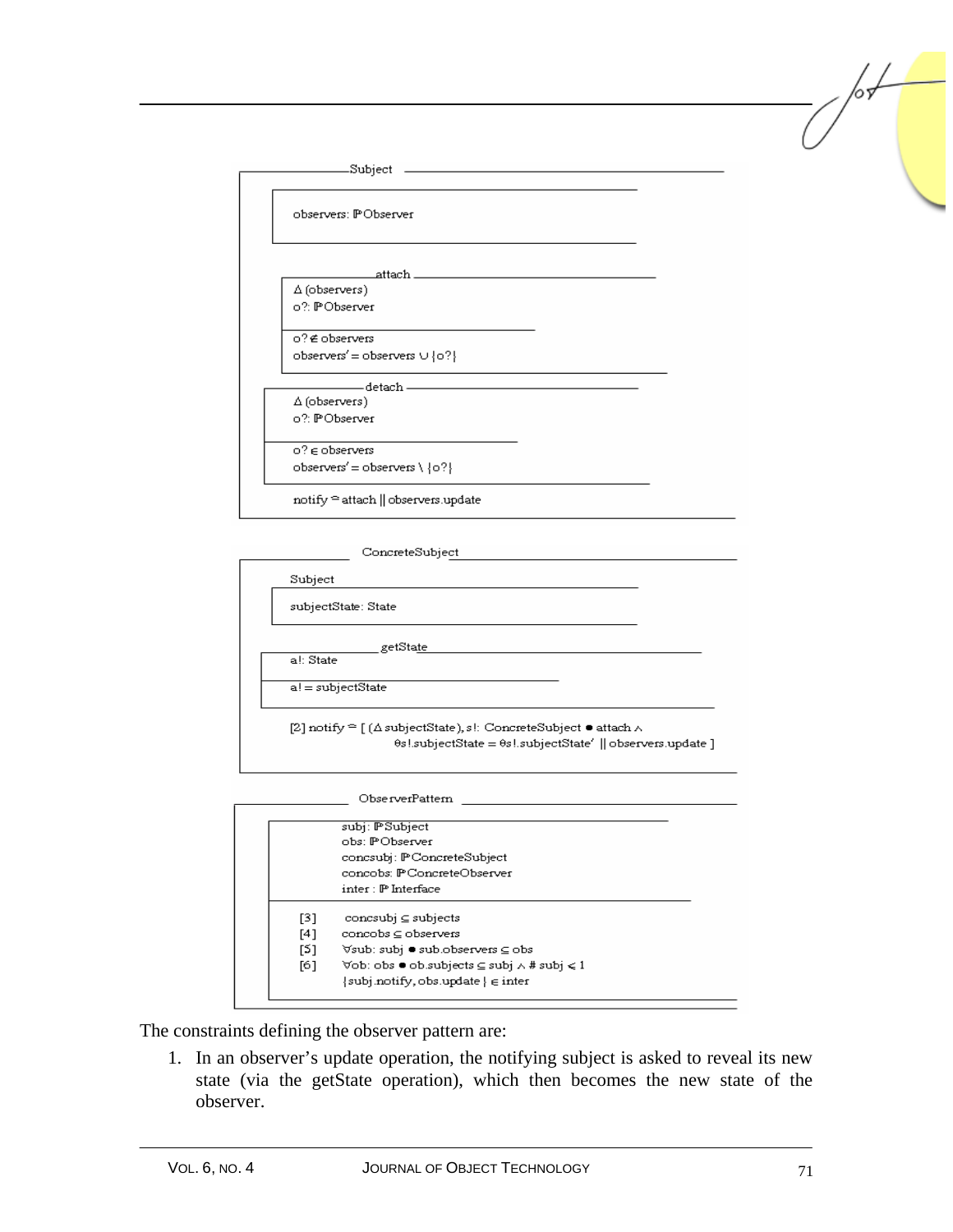- 2. The subject object will notify all the observers objects attached to it when its subject's state changes. The subject class will invoke the update operation of each observer to inform those observers of the subject's state change.
- 3. Concrete Subject class inherits from the Subject class.
- 4. Concrete Observer class inherits from the Observer class.
- 5. Observer objects are registered and associated with subjects. Each subject, then, has a registered set of observers.
- 6. Each observer is associated with only one subject.

# 7 RELATED WORKS

Several successful experiences have reported on the advantages of using design patterns in designing agent applications. Generally, we classify design approach that utilize design patterns into adhoc and systematic approach. Using an adhoc approach, a design pattern records a solution and forces and consequences of applying this solution. Kolp [Kolp et al.01] presents a set of social patterns as part of the Tropos [Bresciani et al.04] methodology to describe the general architecture of a system under construction. Cossentino [Cossentino et al. 03] presents the design of a particular type of agent pattern immersed in the PASSI methodology. They defined a pattern as consisting of a model and an implementation code. However, this is not usually sufficient to systematically develop applications using patterns. This is simply because there is no process to guide the development and to integrate the pattern with other design artifacts.

A systematic approach to design with patterns goes further beyond just applying a certain pattern. Systematic approaches can be classified as pattern languages and development processes. A pattern language provides a set of patterns that solve problems in a specific domain. Pattern languages not only document the patterns themselves but also the relationships between these patterns. They imply the process to apply the language to completely solve a specific set of design problems. Weiss [Weiss03] proposed a generic agent pattern language. It documents the forces involved in agentbased design and key agent concepts. A domain-specific pattern language for agent-based manufacturing has been proposed by [Weiss03]. The relationships between the patterns are made explicit in such a way that they guide a developer through the process of designing a system. A systematic development process, on the other hand, defines a pattern composition approach, analysis and design steps, design models, and tools to automate the development steps. Such development process produces consistent designs each time the process steps are conducted. This paper is concerned with systematic development processes because they are the way to repeatable software design practice. The concept presented in this paper is an initial step to define a methodology to systematically design agent applications using patterns.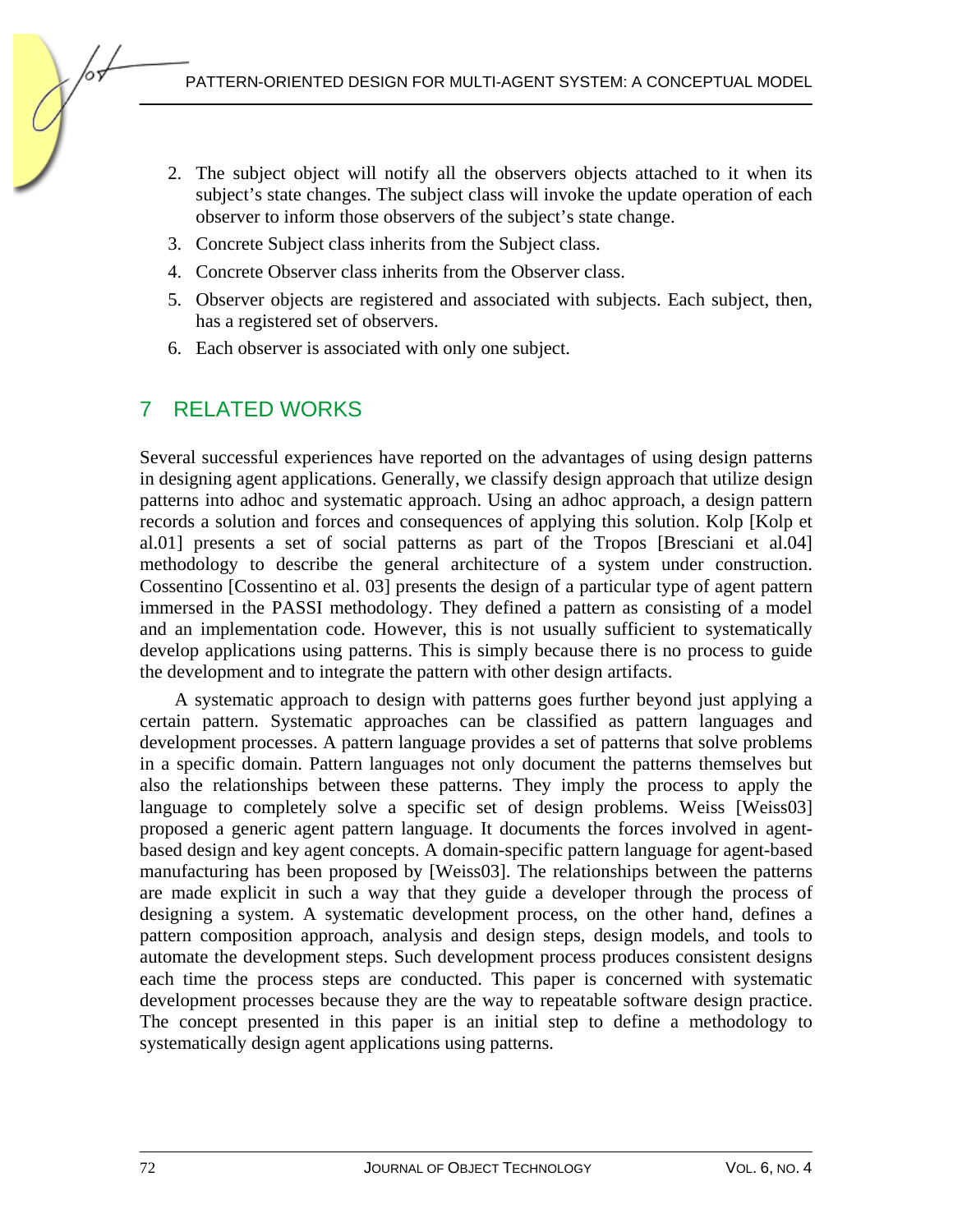# 8 CONCLUSION AND FUTURE WORKS

Overall, our work is inspired by the component-based approaches. Specifying the design patterns as design components allows for pattern composition and integration at design level. The syntactic structures are precisely described using the Object-Z notation. This description is then used as a basis for translation rules from POD contructs to Object-Z constructs. The Object-Z specifications are formal models of pattern diagrams. Thus, semantic analysis of these pattern diagrams can take place on these Object-Z specifications using proof techniques provided for Object-Z. Any inconsistency or error discovered during the analysis provide feedback on the pattern diagrams. The Object-Z specifications introduced in this paper are type-checked using the Wizard type-checker.

The formal approach presented in this paper, brings precision to POD descriptions by eliminating ambiguities from the description. The formal pattern metamodel and models facilitate a rigorous reasoning about patterns as design components. After identifying the concept for the systematic agent development using patterns, we are now working on defining a methodology for designing multi-agent systems according to the proposed metamodel. The aim is, the methodology could be applied or embedded to the existing agent methodology. The motivation is to make the existing agent design methodology like Tropos [Bresciani04], MaSE [DeLoach et al.01], Gaia [Zambonelli et al.03] and PASSI [Cossentino03] more mature.

## **REFERENCES**

- [Aridor&Lange98] Aridor Y. and Lange D.: "Agent Design Patterns: Elements of Agent Application Design", in Autonomous Agents (Agents '98), ACM Press, 1998.
- [Abowd et al.95] Abowd G., Allen R. and Garlan D.: "Formalizing Style to Understand of Software Architecture", ACM Transaction of Software Engineering Methodology, Volume 4, Number 4, 1995, pp. 319-364.
- [Bresciani et al. 04] Bresciani, P., Giorgini, P., Giunchiglia, F., Mylopoulos, J and Perini, A.: "TROPOS: An Agent-Oriented Software Development Methodology" in *Journal of Autonomous Agents and Multi-Agent Systems*, Kluwer Academic Publishers Volume 8, Issue 3, Pages 203 - 236, May 2004.
- [Cossentino et al. 03] Cossentino, M., Sabatucci, L, Sorace, S. and Chella, A,: "Patterns reuse in the PASSI methodology", *Fourth International Workshop Engineering Societies in the Agents World (ESAW'03)* - 29-31 October 2003, Imperial College London.

lsL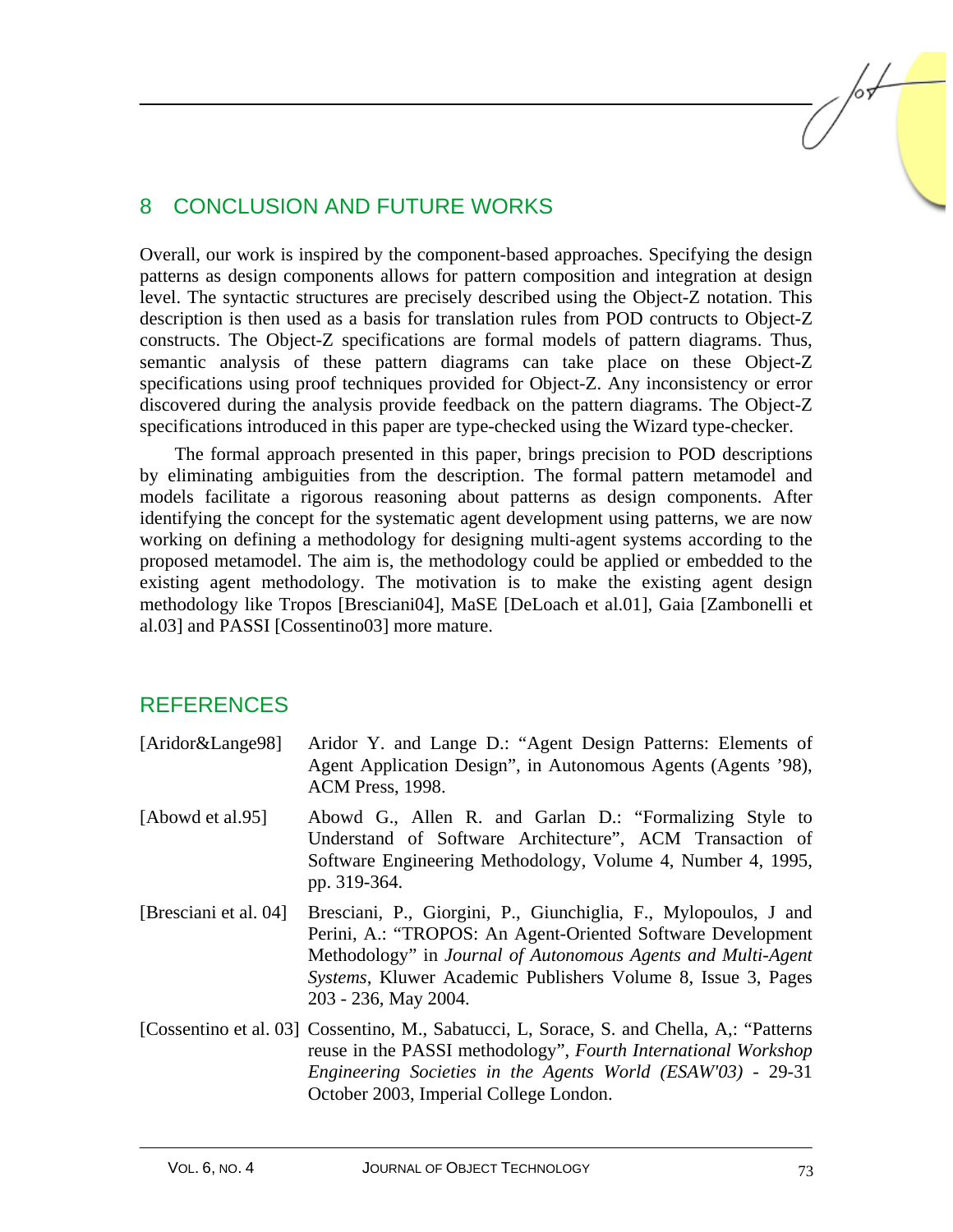- [DeLoach et al. 01] DeLoach, S. A., Wood, M. F. and Sparkman, C. H.: "Multiagent Systems Engineering", *The International Journal of Software Engineering and Knowledge Engineering*, Volume 11 no. 3, pp. 231-258, June 2001.
- [Deugo et al. 01] Deugo, D., Weiss, M. and Kendall, E*.: Coordination of Autonomous Internet Agents: Models, Technologies and Applications*, chapter Reusable Patterns for Agent Coordination, Springer, 2001.
- [Gamma et al. 95] Gamma, E., Helm, R., Johnson, R. and Vlissides, J.: *Design Patterns, Elements of Reusable Object-Oriented Software*. Addison-Wesley, Longman, 1995.
- [Kim&Carrington99] Kim, S. K and Carrington, D.: Formalizing the UML Class Diagram Using Object-Z, in the Proceedings of the  $2<sup>nd</sup>$ . International Conference on the Unified Modeling Language (UML' 99), vol. 1723 of Lecture Notes in Computer Science, Springer, 1999
- [Kim&Carrington04] Kim, S. K. and Carrington, D.: Using Integrated Metamodeling to Define OO Design Patterns with Object-Z and UML, in the Proceedings of the 11<sup>th</sup>. Asia-Pacific Software Engineering Conference (APSEC'04), 2004.
- [Kolp et al.01] Kolp, M., Castro, J. and Mylopoulos, J.: "A social organization perspective on software architectures", in *1st. International Workshop from Software Requirements to Architectures*, 2001.
- [Lind03] Lind, J.: "Pattens in Agent-Oriented Software Engineering". in Giunchiglia, F., Odell, J. and Weiss, G., editors, Agent-Oriented Software Engineering III, vol. 2585 of *Lecture Notes in Computer Science*, Springer, 2003.
- [Sauvage04] Sauvage, S. Design Patterns for Multiagent Systems Design. In *MICAI'04*, in *Lecture Notes in Computer Science*, Volume 2972, pages 352–361, Mexico, April 2004. Springer-Verlag, Heidelberg.
- [Sycara98] Sycara K.: "Multiagent Systems", AI Magazine 19(2), 1998, pp. 79-92.
- [Szyperski98] Szyperski, C.: *Component Software: Beyond Object-Oriented Programming.* Addison Wesley Longman, Reading, Mass, 1998
- [Weiss03] Weiss M.: "A Pattern Language for Motivating the Use of Agents", (P.Giogini et al. (Eds.): AOIS 2003, LNAI 3030, pp. 142- 157, 2004).